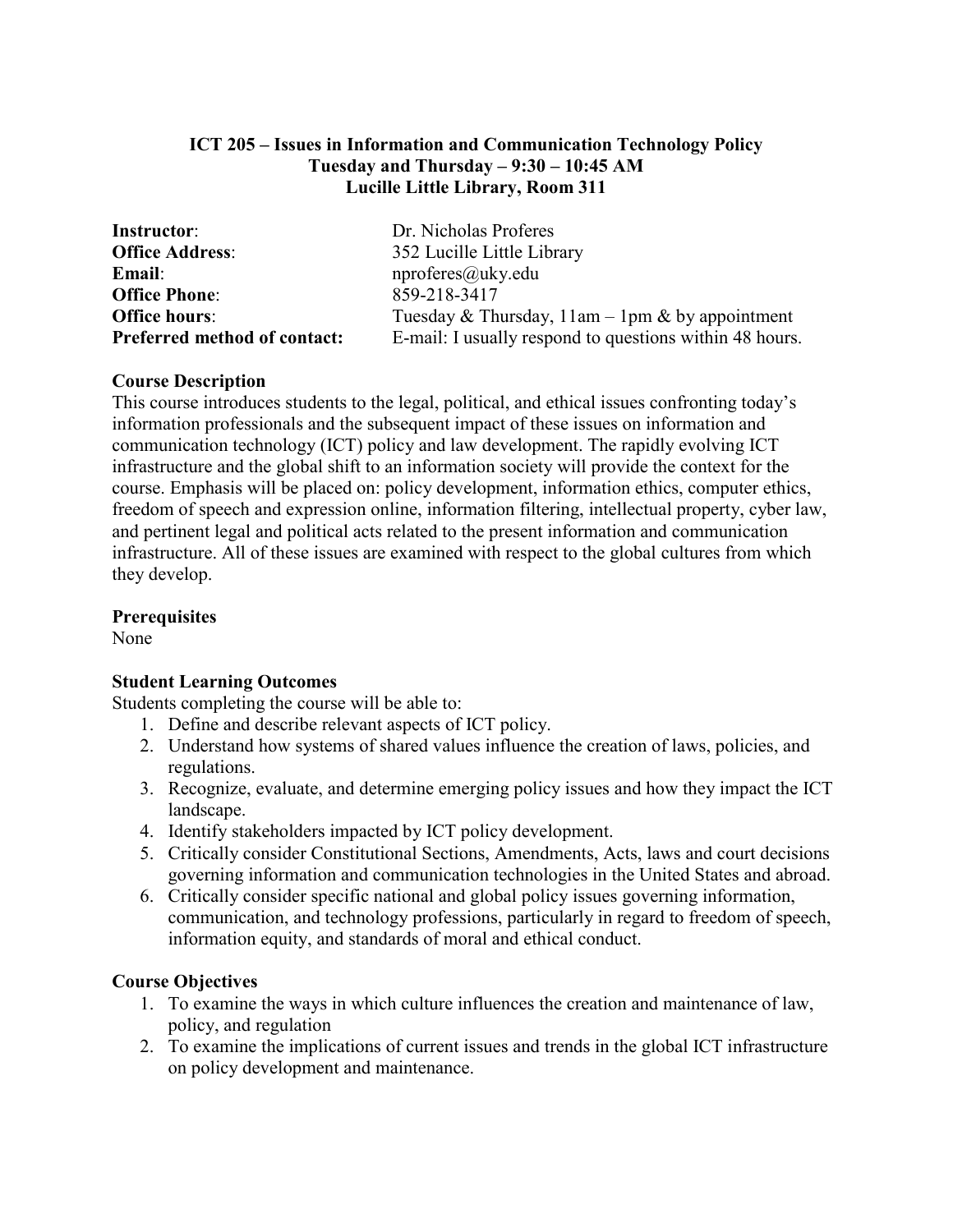- 3. To evaluate the methodologies and tools for the development of contemporary ICT law and policy.
- 4. To analyze key issues in ICT policy related to government and private sector information, intellectual property, censorship, information equity, and information security.
- 5. To discuss the ethical aspects of ICT policy and law in global civil society.

## **Required Materials**

There is no required text for this class. All class readings will be made available online on Canvas.

## **Course Activities and Assignments**

- Class Participation  $-20\%$  (Based on both attendance and regular participation)
- News Briefs  $20\%$  (2  $\omega$  10% each)
- Ouizzes  $20\%$  (2  $\omega$  10% each)
- Midterm Exam  $-20\%$
- Final Exam  $-20\%$

## **Summary Description of Course Assignments**

## *Class Participation*

Participation is not simply attending class. Students are expected to fully participate in class. This means having completed all assigned readings prior to class and arriving prepared to discuss the topics for that class period. All students participating in class discussions are expected to provide relevant discussion insight, be respectful of other classmates and their opinions and share any relevant personal experience that may add to the topic at hand.

## *News Briefs*

Twice during the semester, students will be required to complete and submit a news article dealing with an ICT policy issue, along with a brief 500-word explanation of how the news article relates to readings or court cases discussed in class. Students must submit their assignments on Canvas by Sunday at 11:59 p.m on the weeks indicated.

## *Quizzes*

Quizzes are worth a total of 20% of your final grade. More details about the quizzes will be made available in class.

## *Midterm Exam*

The midterm exam is 20% of your final grade. More details about the final will be made available in class.

## *Final Exam*

The final exam is 20% of your final grade. More details about the final will be made available in class, however, it will be a cumulative test.

## Written Assignment Guidelines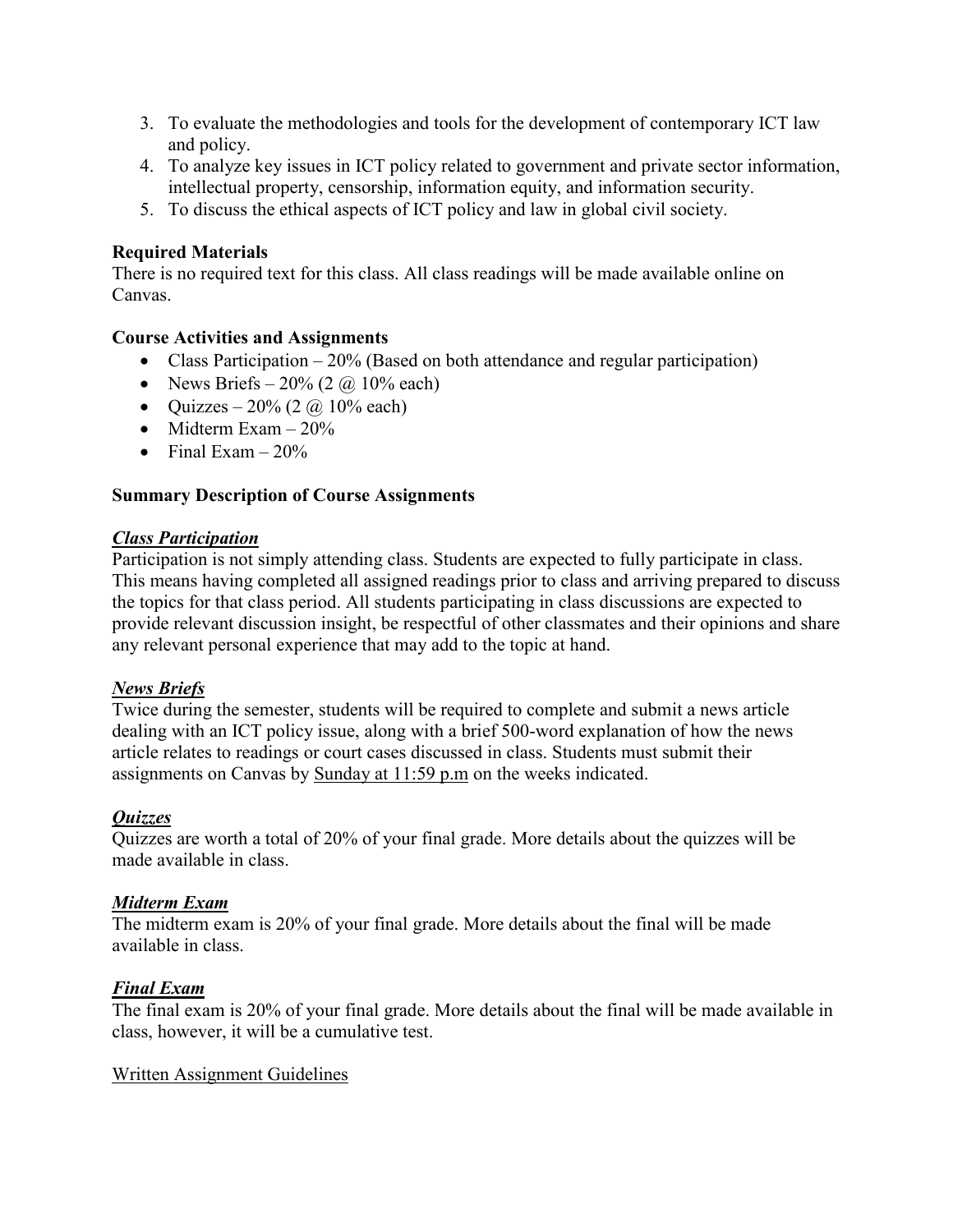Written assignments are to be written in Word or Open Office format. Papers are to be doublespaced using a 12-point kerned font such as Times New Roman with 1 to 1.25 inch margins. You may not resubmit work that has already been used in fulfillment of the requirement of this or any other course. Rules of academic conduct require that you not use the work of others without clearly indicating it as such. **Academic misconduct may result in a lowered grade, no credit for a given assignment, or removal from the course.** 

It is expected students will both consult and appropriately cite the academic and primary source literature where needed. It is imperative that students employ a variety of scholarly and primary sources on which to build their arguments. As such, you should search bibliographies in the material we are reading, use library databases, and conduct library searches to identify material on their chosen topic. Please rely on a commonly used style manual for your submissions (e.g. APA, MLA or Chicago). These are available in the Library or may be purchased through online book vendors. If you are uncertain about how to cite electronic sources, consult one of the many electronic guides to citing electronic sources available on the net. Minimal reference content includes: author (if known), date (if given), title, URL, and date accessed.

## **Course Grading**

 $90 - 100\% = A$  $80 - 89\% = B$  $70 - 79\% = C$  $60 - 69\% = D$ Below  $60\% = E$ 

## **Mid-term Grade**

Mid-term grades will be posted in myUK by the deadline established in the Academic Calendar [\(http://www.uky.edu/registrar/calendar\)](http://www.uky.edu/registrar/calendar).

## **Important Notes**

- 1. Be sure to complete readings prior to the class meeting.
- 2. You are responsible for all information, announcements, and changes addressed in classes and/or Canvas.
- 3. The instructor reserves the right to alter the syllabus during the semester, if necessary.

## **Submission of Assignments**

Assignments are to be submitted online on Canvas. If you submit a piece of coursework after the deadline but within 24 hours of the deadline, your grade will be reduced by 10 percent. If you submit a piece of course work more than 24 hours after the deadline, but less than 48 hours, your grade will be reduced by 20 percent. **Assignments will not be accepted after 48 hours of the deadline.**

# **COURSEWORK MUST BE SUBMITTED THROUGH CANVAS.**

## **Discussing Grades**

Students who have grade or exam concerns must approach the professor during office hours, or through appointment. Once grades are posted online, you may visit the professor during office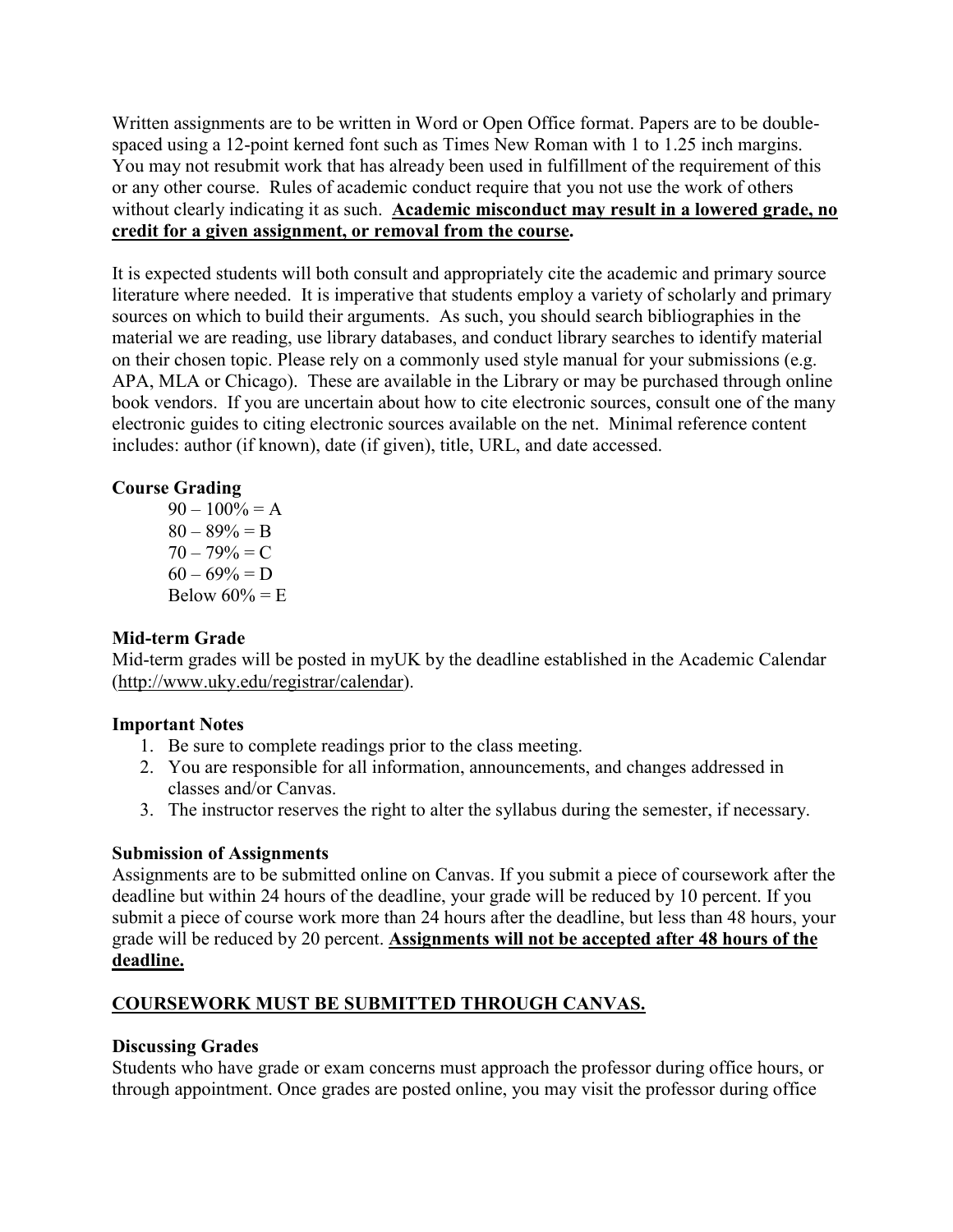hours or by appointment to review your work. Please contact the professor if you do not find grades posted.

**Students who wish to discuss grades or scores earned have one week from the date grades are posted to do so**. Grades will not be addressed after this time period has expired. Students need to contact the professor for an appointment to discuss the issue. Students must bring a written explanation of their dispute with them to this appointment. If the matter is still unresolved, students need to contact the director of School of Information Science. Students that do not fulfill these requirements will not be addressed and the original grades will be final.

#### **Participation Policy**

This class is a community whose success depends on *everyone's* participation. It is vital, particularly for an online class, for you to participate in order to be successful. In the event that you are unable to submit an assignment due to an emergency, you will be asked to provide official written documentation for excused absences the next time you are in class in order for your absence to be excused. **Students have 48-hours to notify the professor of an emergency.** Extensions will not be given beyond this deadline. For any emergency situation that arises, email your instructor as soon as you know about the situation when possible. Students are generally given one week to complete a missed assignment due to an excused absence upon their return without penalty.

If you know ahead of time that you will be absent from class with an excused absence, please discuss this with your instructor and turn in any assignments ahead of time. Excuses for university-sponsored activities must be made prior to such absences.

#### **Excused Absences**

Students need to notify the professor of absences prior to class when possible. *Senate Rules 5.2.4.2* defines the following as acceptable reasons for excused absences: (a) serious illness, (b) illness or death of family member, (c) University-related trips, (d) major religious holidays, and (e) other circumstances found to fit "reasonable cause for nonattendance" by the professor.

Students anticipating an absence for a major religious holiday are responsible for notifying the instructor in writing of anticipated absences due to their observance of such holidays no later than the last day in the semester to add a class. Two weeks prior to the absence is reasonable, but should not be given any later. Information regarding major religious holidays may be obtained through the Ombud (859-257-3737,

[http://www.uky.edu/Ombud/ForStudents\\_ExcusedAbsences.php.](http://www.uky.edu/Ombud/ForStudents_ExcusedAbsences.php)

Students are strongly encouraged to withdraw from the class if more than 20% of the scheduled classes for the semester are missed per university policy. Please reference the definition of excused absences in the current edition of *Student Rights and Responsibilities* or on the web at http://www.uky.edu/Faculty/Senate/rules\_regulations/Rules%20Versions/MASTER%20RULES %20from%20February%202012 clean.pdf

## **Academic Integrity**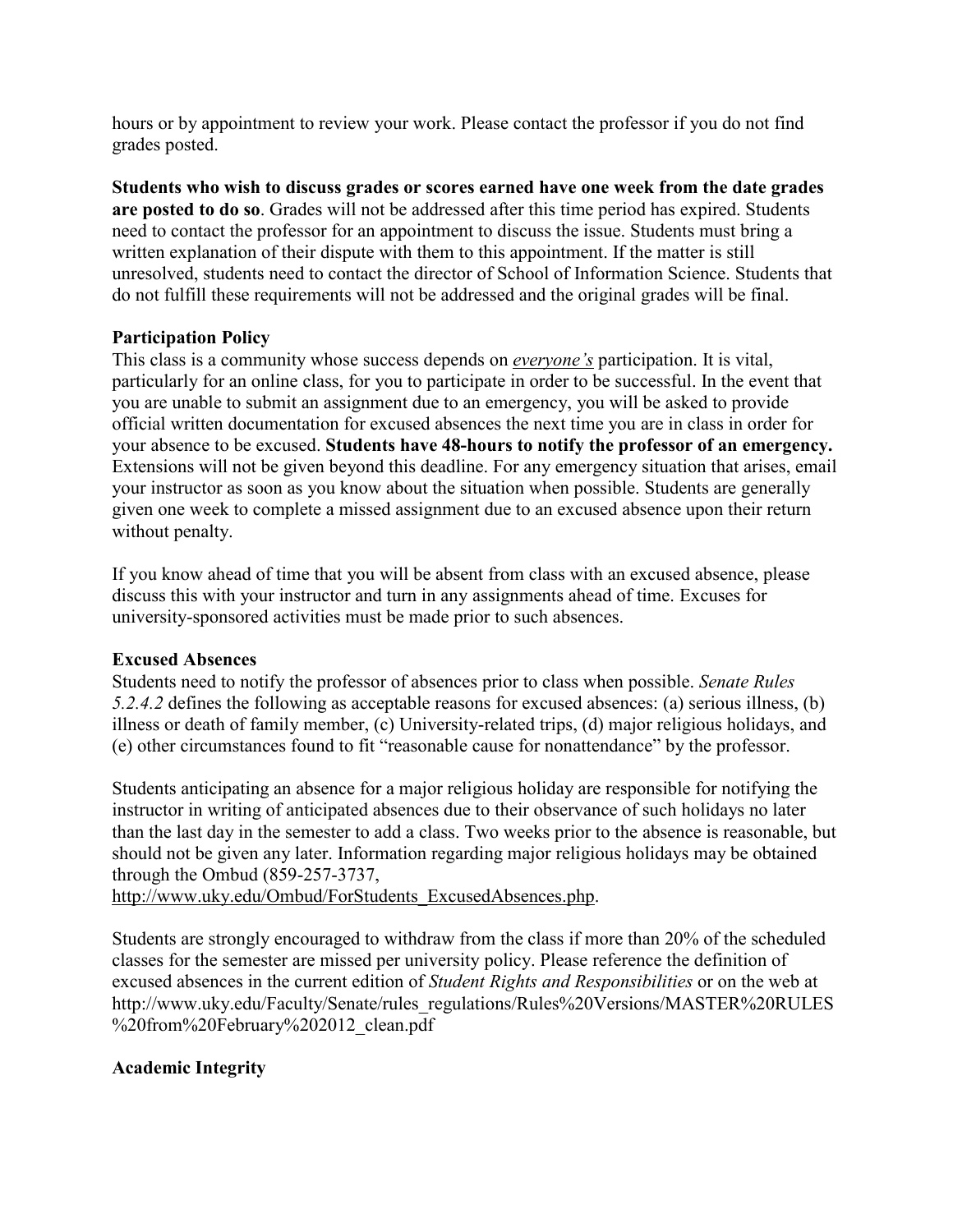Per University policy, students shall not plagiarize, cheat, or falsify or misuse academic records. Students are expected to adhere to University policy on cheating and plagiarism in all courses. The minimum penalty for a first offense is a zero on the assignment on which the offense occurred. If the offense is considered severe or the student has other academic offenses on their record, more serious penalties, up to suspension from the University may be imposed.

Plagiarism and cheating are serious breaches of academic conduct. Each student is advised to become familiar with the various forms of academic dishonesty as explained in the Code of Student Rights and Responsibilities. Complete information can be found at the following website: [http://www.uky.edu/Ombud.](http://www.uky.edu/Ombud) A plea of ignorance is not acceptable as a defense against the charge of academic dishonesty. It is important that you review this information as all ideas borrowed from others need to be properly credited.

*Senate Rules 6.3.1* (see<http://www.uky.edu/Faculty/Senate/> for the current set of *Senate Rules*) states that all academic work, written or otherwise, submitted by students to their instructors or other academic supervisors, is expected to be the result of their own thought, research, or selfexpression. In cases where students feel unsure about a question of plagiarism involving their work, they are obliged to consult their instructors on the matter before submission.

When students submit work purporting to be their own, but which in any way borrows ideas, organization, wording, or content from another source without appropriate acknowledgment of the fact, the students are guilty of plagiarism.

Plagiarism includes reproducing someone else's work (including, but not limited to a published article, a book, a website, computer code, or a paper from a friend) without clear attribution. Plagiarism also includes the practice of employing or allowing another person to alter or revise the work, which a student submits as his/her own, whoever that other person may be. Students may discuss assignments among themselves or with an instructor or tutor, but when the actual work is done, it must be done by the student, and the student alone.

When a student's assignment involves research in outside sources or information, the student must carefully acknowledge exactly what, where and how he/she has employed them. If the words of someone else are used, the student must put quotation marks around the passage in question and add an appropriate indication of its origin. Making simple changes while leaving the organization, content, and phraseology intact is plagiaristic. However, nothing in these Rules shall apply to those ideas, which are so generally and freely circulated as to be a part of the public domain.

Please note: Any assignment you turn in may be submitted to an electronic database to check for plagiarism.

#### **Accommodations due to disability**

If you have a documented disability that requires academic accommodations, please see me as soon as possible during scheduled office hours. In order to receive accommodations in this course, you must provide me with a Letter of Accommodation from the Disability Resource Center (DRC). The DRC coordinates campus disability services available to students with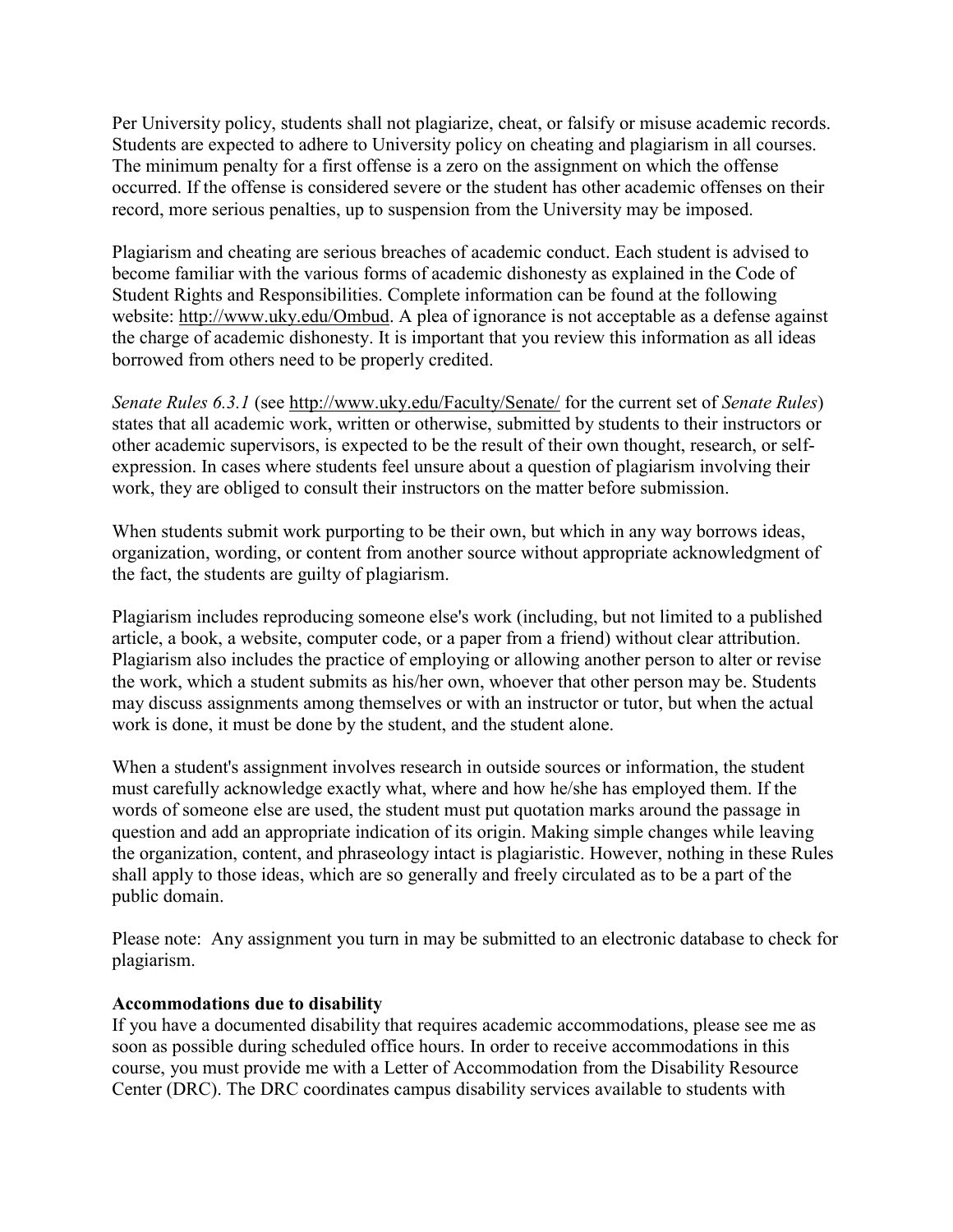disabilities. It is located on the corner of Rose Street and Huguelet Drive in the Multidisciplinary Science Building, Suite 407. You can reach them via phone at (859) 257-2754 and via email at [drc@uky.edu.](mailto:drc@uky.edu) Their web address is [http://www.uky.edu/StudentAffairs/DisabilityResourceCenter/.](http://www.uky.edu/StudentAffairs/DisabilityResourceCenter/)

Policies concerning academic integrity, excused absences and academic accommodations due to disability are available online at:

<https://ci.uky.edu/sis/sites/default/files/policies.pdf>

# **TECHNOLOGY INFORMATION & RESOURCES**

Distance Learning Students are expected to have a minimum level of technological acumen and the availability of technological resources. Students must have regular access a computer with a reliable Internet connection and audio capabilities. Internet Explorer 7 (IE) or Firefox 2.x are the recommended browsers for those using a Windows-based PC. Those using Firefox 3.x may encounter problems with assignment uploads. Those using an Apple computer with MAC OS X (10.5.x) may use Firefox 3.x or Safari 3.x.

Please be certain that your computer and/or browser allow you to view Adobe Reader documents (.pdf). Microsoft Office and other software products are free for students: [http://download.uky.edu/.](http://download.uky.edu/)

As your instructor, I am your first go-to person for technology problems. If you need more immediate assistance, please contact UKIT.

## **Information Technology Customer Service Center (UKIT)**

http://www.uky.edu/UKIT/; 859-218-4357

## **Library Services & Distance Learning Services**

<http://www.uky.edu/Libraries/DLLS>

- •Carla Cantagallo, DL Librarian
- •Local phone number: (859) 257-0500, ext. 2171; long-distance phone #: (800) 828-0439 (option  $#6$ )
- •Email: [dllservice@email.uky.edu](mailto:dllservice@email.uky.edu)
- •DL Interlibrary Loan Service: [http://www.uky.edu/Libraries/libpage.php?lweb\\_id=253&llib\\_id=16](http://www.uky.edu/Libraries/libpage.php?lweb_id=253&llib_id=16)

For more resources about online classes and student resources, visit <http://www.uky.edu/ukonline/>

The School of Information Science has a page with a comprehensive list of technology resources here:<http://ci.uky.edu/sis/students/techtips>

## **Military Members and Veterans**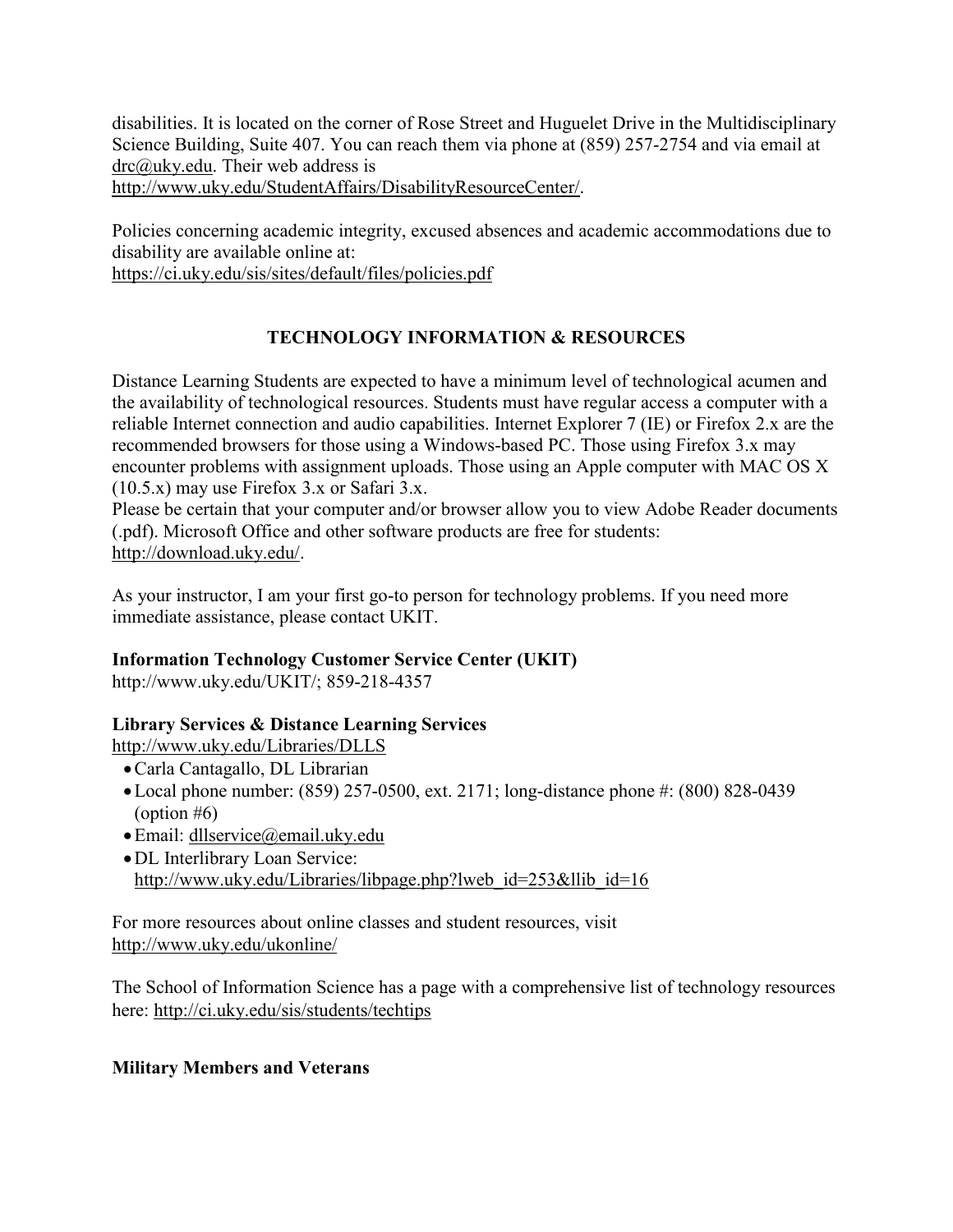We recognize the complexities of being a member of the military community and also a student. If you are a member of the military or a military veteran or dependent, please inform your instructor if you are in need of special accommodations. Drill schedules, calls to active duty, mandatory training exercises, complications with GI Bill disbursement, and other unforeseen military and veteran related developments can complicate your academic life. If you are aware of a complication, we will work with you and put you in contact with university staff members who are trained to assist you. Please contact the Coordinator of the University of Kentucky Veterans Resource Center at (859) 257-1148 for additional assistance. Visit<http://www.uky.edu/veterans> for more available resources.

#### *Course Calendar*

| Date                                    | Topic                                                                         | Assignment                                                  |
|-----------------------------------------|-------------------------------------------------------------------------------|-------------------------------------------------------------|
| Week 1<br>$(Jan 15 - Jan 19)$           | Th: Class Overview                                                            |                                                             |
| Week 2<br>$(Jan 20 - Jan 26)$           | Tu: Defining Policy<br>Th: Policy Frameworks in the U.S.                      |                                                             |
| Week 3<br>$(Jan 27 - Feb 2)$            | Tu: International Policy Frameworks<br>Th: Code as a Regulator                |                                                             |
| Week 4<br>$(Feb 3 - Feb 9)$             | Tu: History of ICTs and Regulation in the U.S.<br>Th: Stakeholder Analysis*   | *Quiz $1 - \text{Feb } 6$                                   |
| Week 5<br>$(Feb 10 - Feb 16)$           | Tu: Free Speech - Foundations<br>Th: ICTs, Regulation of Speech               |                                                             |
| Week 6<br>$(Feb 17 - Feb 23)$           | Tu: Privacy - Foundations / Torts<br>Th: Right to be Forgotten, GDPR, CCPA    |                                                             |
| Week 7<br>$(Feb 24 - Mar 1)$            | Tu: Surveillance<br>Th: Intellectual Property - Foundations                   | News Brief $1 - Mar 1 by$<br>11:59 PM via Canvas<br>Dropbox |
| Week 8<br>$(Mar 2 - Mar 8)$             | Tu: Intellectual Property - Copyright<br>Th: Intellectual Property - Fair Use |                                                             |
| Week 9<br>$(Mar 9 - Mar 15)$            | Tu: Intellectual Property – Patents<br>Th: Mid-Term Exam*                     | Mid-term Exam - Mar 12                                      |
| Week 10<br>(Mar $16 - \text{Mar } 22$ ) | <b>SPRING BREAK - NO CLASS</b>                                                |                                                             |
| Week 11<br>(Mar 23 – Mar 29)            | Tu: e-Government, Accessibility<br>Th: Freedom of Information                 |                                                             |

*Readings will be made available on Canvas under the "Modules" section.*